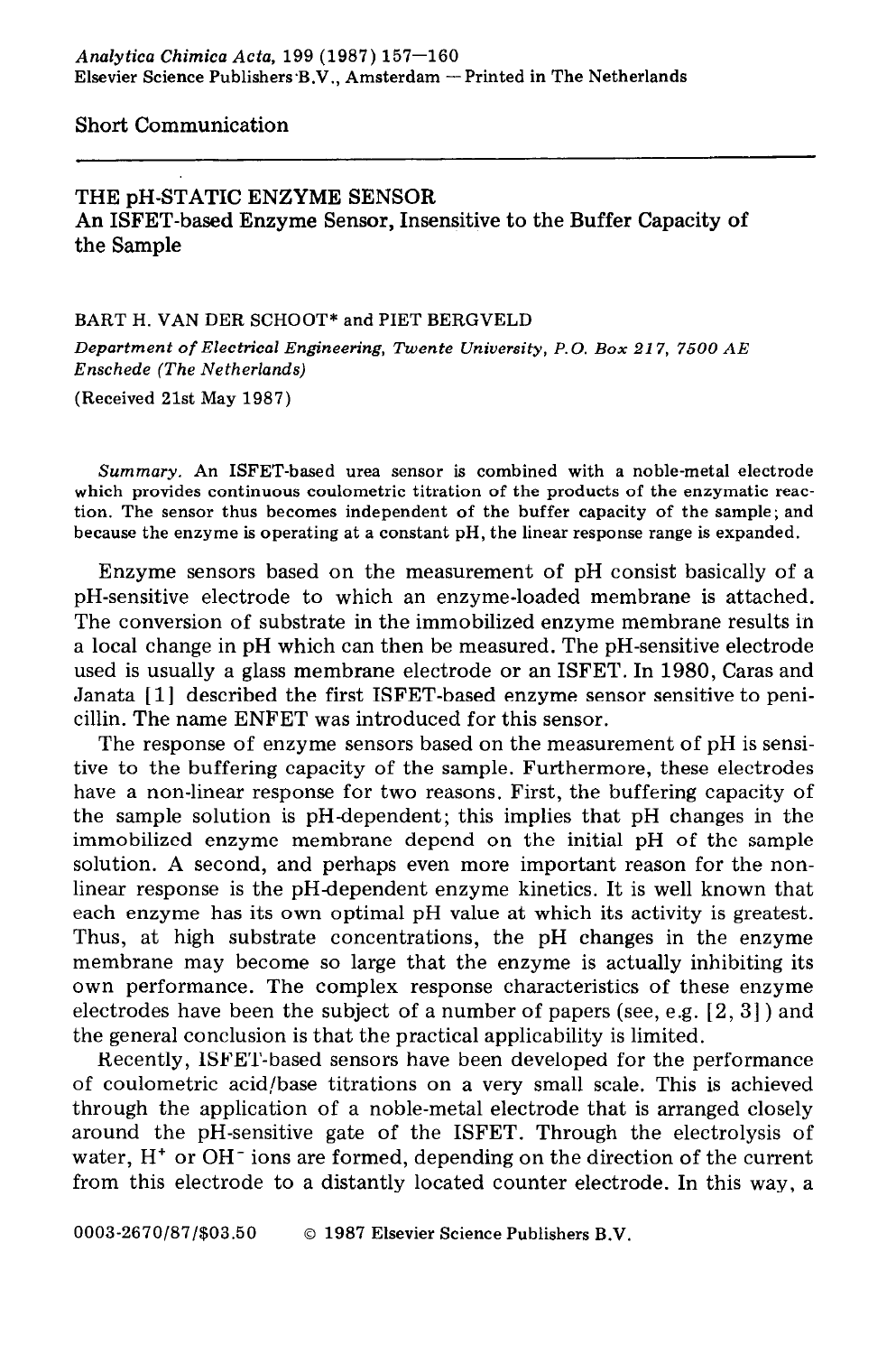simple pH-actuator is added to the ISFET and local pH changes can be generated. The practical value of this technique has been shown in a system for titrations in microliter samples [4] and in a new type of carbon dioxide sensor with excellent long-term stability [5] . In this communication, the first results of the application of such a system in an enzyme sensor are presented. Through the use of a feedback system, the products of the reaction in the immobilized enzyme membrane are continuously titrated. In this way, the pH in the membrane is kept equal to that of the sample solution and thus the enzyme is operating at a constant pH. Therefore, it seems appropriate to call this sensor a pH-static enzyme sensor. The amount of current that is needed for the coulometric neutralization of the reaction products is proportional to the substrate concentration. The application of this technique for the improvement of the response of enzyme electrodes has also been proposed by Chandler and Eddowes [6].

### *Experimental*

A cross-section of the pH-static enzyme sensor is shown in Fig. 1. The membrane consists of a cross-linked mixture of albumin and urease. The  $Ta<sub>2</sub>O<sub>s</sub>$  gate oxide of the ISFET is silanized with 3-aminopropyltriethoxysilane. Bovine albumin (25 mg; Sigma A-7030) and 25 mg of urease (EC 3.5.1.5, Sigma Type IX, U-4002) were dissolved in 0.5 ml of 25 mM phosphate buffer, pH 7. To this solution, 0.2 ml of glutaraldehyde (2% in water) was added and a drop of this mixture was deposited over the surface of the sensor/actuator chip that was encapsulated with an epoxy resin. After some hours, the cross-linking reaction was complete and the sensors were ready for use.

The sensor that is thus created can of course also be operated like a "normal" ENFET, i.e., without the use of the generating electrode. In that



**Fig. 1. Schematic cross-section of the pH-static enzyme sensor. The enzyme membrane is deposited over the entire structure.** 

**Fig. 2. Coulometric control system in which the pH in the enzyme membrane is kept equal to that in the sample solution.**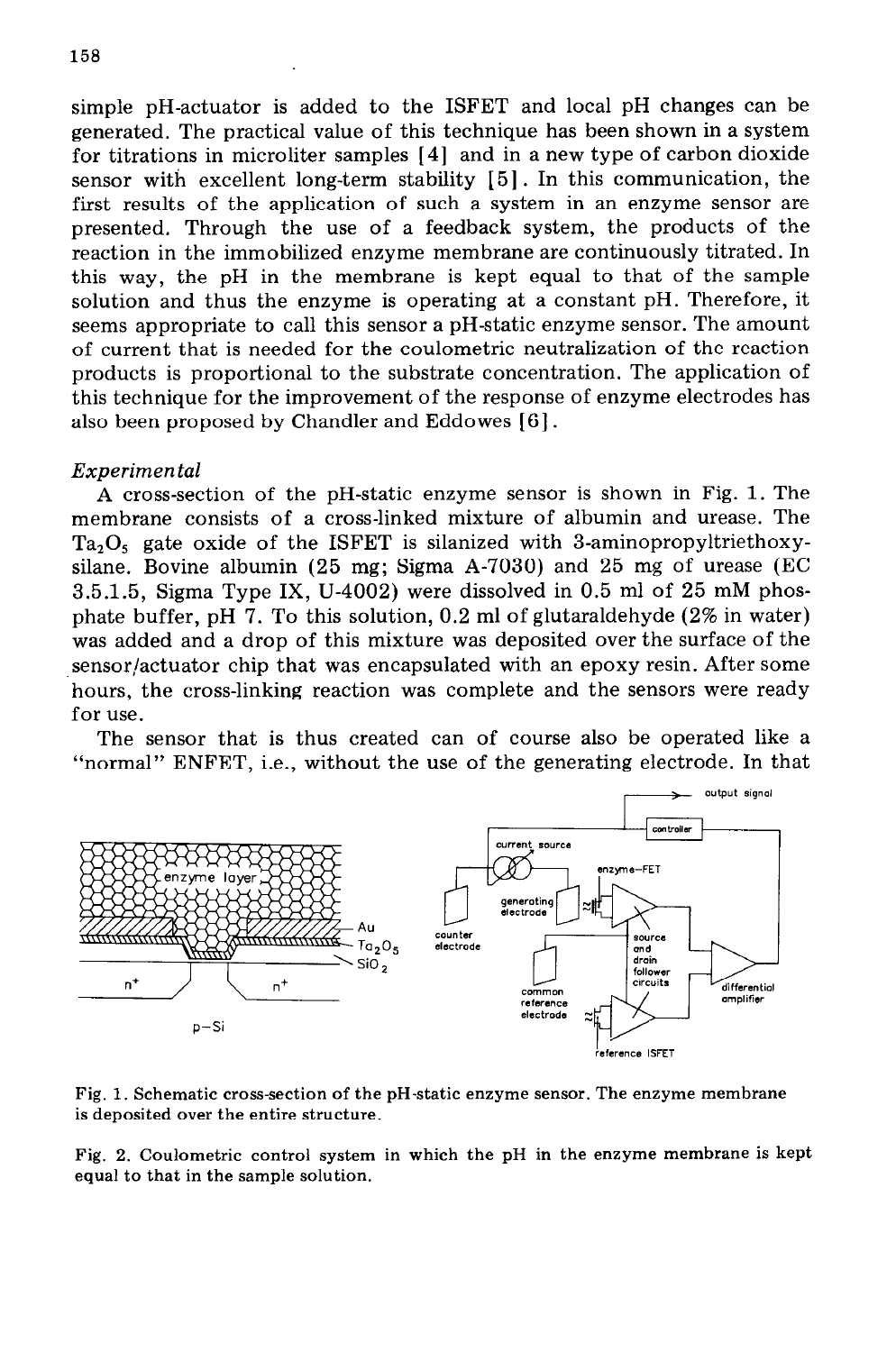case, pH changes are measured as a function of substrate concentration. Measurements were made in phosphate buffers of various concentrations at pH 7. The buffer solutions were contained in an ordinary lOO-ml glass beaker and were not stirred. The substrate concentration was changed through the addition of small aliquots of a concentrated urea solution.

If the sensor is to be operated in the pH-static mode, the control system outlined in Fig. 2 is used. In this system, the pH in the enzyme membrane is continuously compared to that of the sample solution as it is measured with the reference ISFET. If urea is added to the solution, the pH in the enzyme membrane will rise and the controller will then activate the current source that is connected to the generating electrode. The operation of the system is such that the alkaline products of the enzymatic reaction, i.e., ammonia, are constantly neutralized.

#### *Results*

Figure 3 shows that the response of the ENFET is dependent on the buffer capacity of the sample solution. The pH-sensitivity of the ISFET's used for these experiments was approximately 50 mV/pH. It can be seen that the output values level off when the response is about 100 mV. This change in output voltage corresponds to a pH value of ca. 9 in the immobilized enzyme membrane.

When the pH-static mode is used (Fig. 2), the amount of current required to provide continuous neutralization is linearly related to the substrate concentration (Fig. 4). The response is almost independent of the buffer capacity of the sample. A second important advantage of this method is that the linear range can be expanded. Without continuous neutralization, the response levels off at high substrate concentrations (Fig. 3). In the case of the pH-static sensor, however, the enzyme operates at constant pH and its activity is not inhibited by its own products. It must be noted that in the



**Fig. 3. The sensitivity and dynamic range of the urea-ENFET depend on the buffer**  capacity of the sample. Buffer concentration (mmol  $l^{-1}$ ): ( $\circ$ ) 1; ( $\circ$ ) 5; ( $\circ$ ) 10.

**Fig. 4. The output of the pH-static enzyme sensor is independent of the sample buffer**  capacity and the dynamic range is expanded. Buffer concentration (mmol  $1^{-1}$ ): ( $\circ$ ) 1;  $($  $\wedge$  $)$  5.